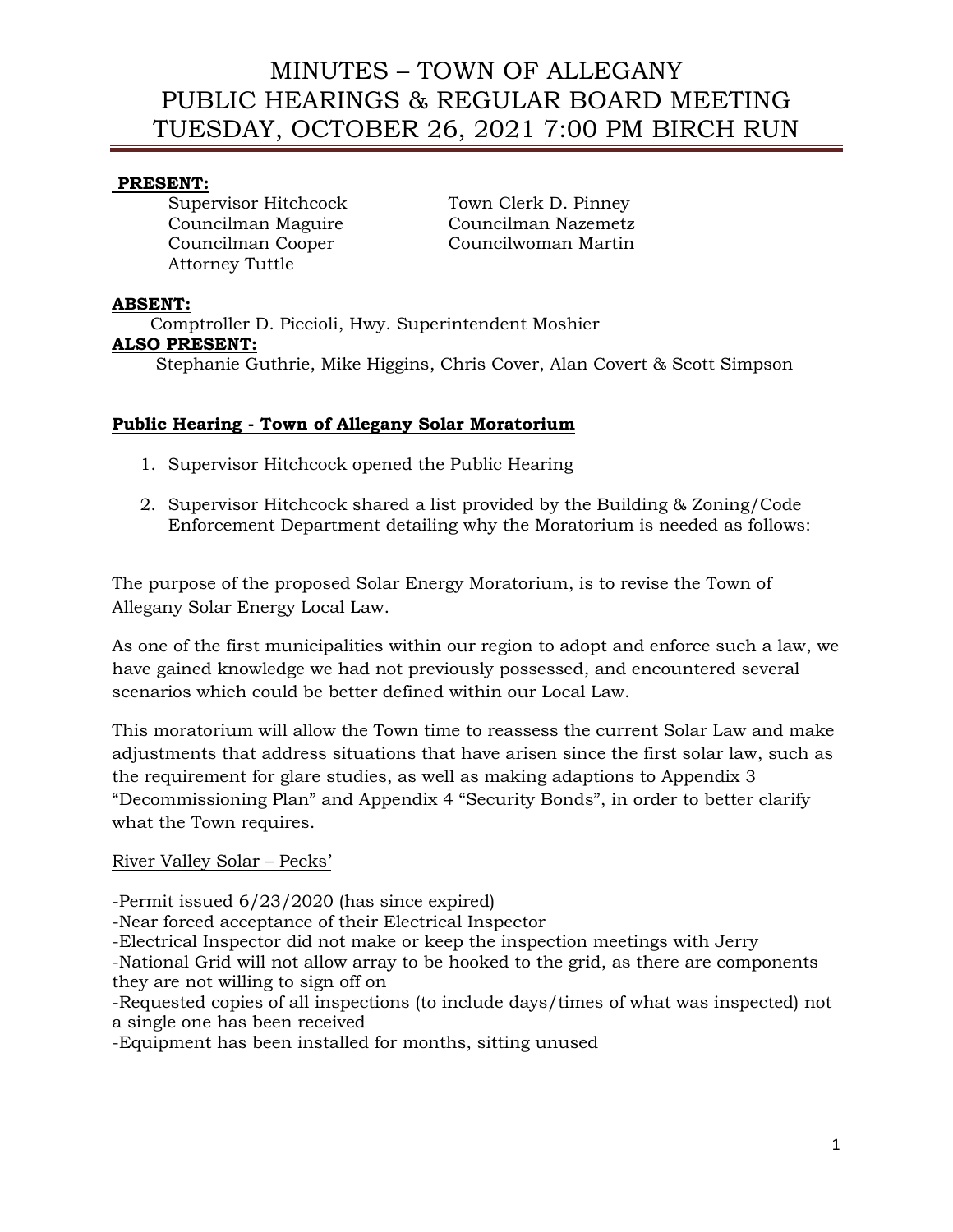## Countryside Solar – Duggan & Duggan's

-Battling our department for months regarding Decommissioning Bond, including documentation that the Town required Decommissioning Plans and Bonds (Please see attached)

-Numerous requests to have Completion Certificates for portions of project (Our department has informed them several times we do not issue "Completion Certificates" for partial projects, as the permit is for the completion of the project in its entirety) We were informed they require the certificate in order to receive tax credits for this year -October 4, 2021 sent a new, separate Decommissioning Agreement for the Town to legally sign off on. Regarding the Town releasing the Decommissioning Bond – this has been forwarded to Wendy

## Birch Run Solar – Giardini's

-Approved in October of 2019, one- year extension granted on November 13, 2020 (to date permit still not obtained, full application packet has not been received) -Months waiting for completed information regarding equipment for estimate of Decommissioning Bond

-Bond template received has an end date of 1 year (leases on land generally last 25 yrs)

-Communication from 10/08/21 asking that the Town execute the bond

- 3. Supervisor Hitchcock also expressed concerns about setbacks, glare, distance from residential property & income for the Town that may need revisions.
- 4. Supervisor Hitchcock opened the meeting for public comments.
- 5. Alan Covert of Two Mile Road in Olean questioned the current Solar Law & its enforcement. He stated that Code Enforcement failed to do a study. He stated that his house has lost value and asked who is going to pay for it. He asked if anyone had looked the pictures that he sent & stated there are health hazards. He said its like a 10-acre mirror pointed at his house. He stated he can't sell his house & can't enjoy it. He says he needs answer from the Town for his Lawyer as to what the town will address. He said the law was passed to protect people like him.
- 6. Attorney Tuttle replied that if there are violations of our Solar Law they need to be brought to the attention of code enforcement. Mr. Covert said they didn't show up to his house. He said someone did come watch it glow at night. He also stated that there are all sorts of bugs. He said it doesn't shut down; it continues to glow. Wendy suggested he submit a complaint to Code Enforcement or to the Town Board & they will look at it if they haven't. She said that one of the reasons we are here tonight is because of complaints like Mr. Covert's & it has shown us that we need to clean up our law a little. Wendy stated that previously we were working with what we had & now we are hearing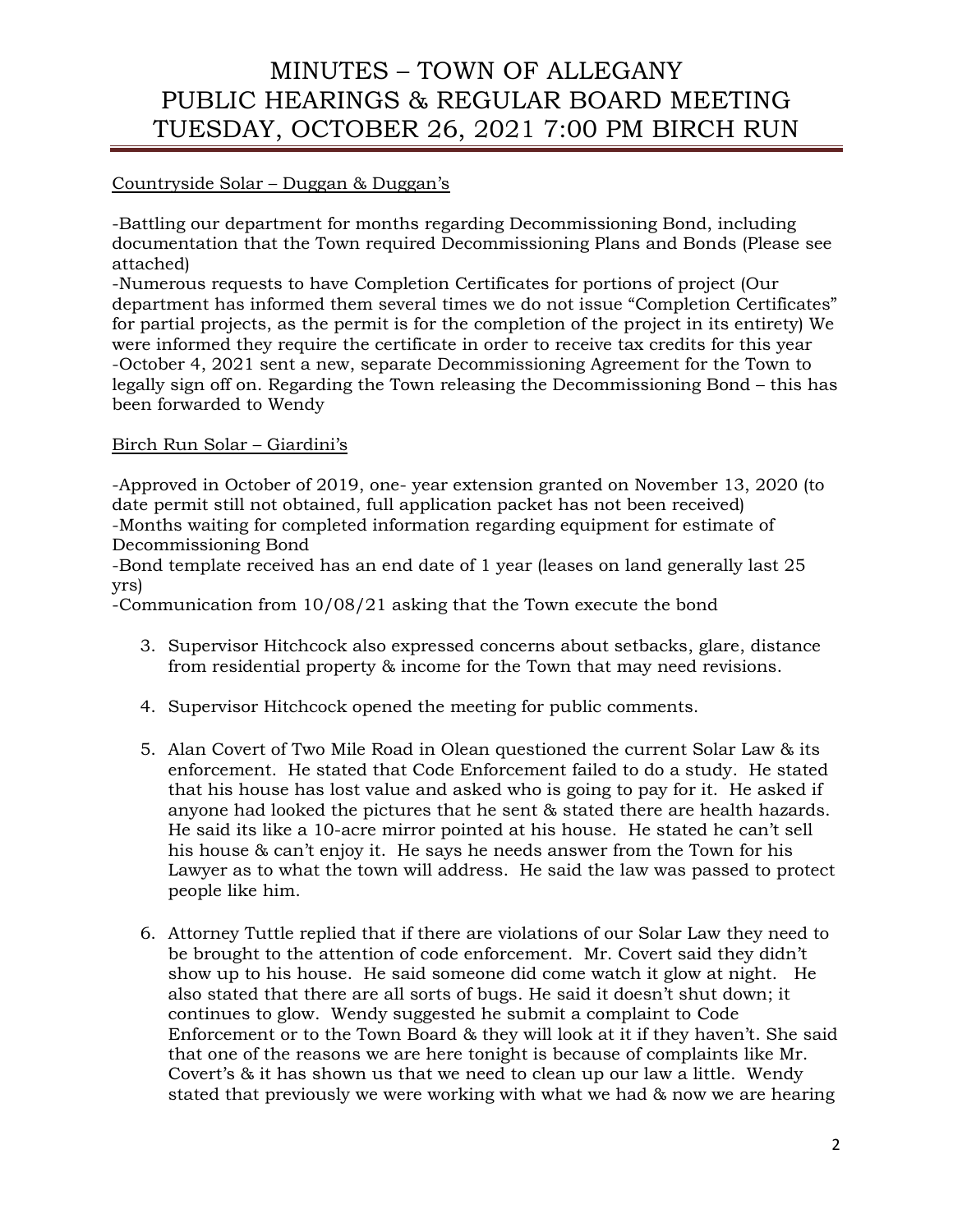of problems with what we did & we are going to take another look at it. This is a reason that we are here tonight proposing a moratorium and to address concerns such as those of Mr. Covert.

- 7. Mr. Covert stated again that he can't enjoy his property & can't sell it. He stated the town needs to do something about this. He has a lawyer and they will be in contact.
- 8. Attorney Tuttle & Supervisor Hitchcock urged Mr. Covert to submit any complaints that had not been addressed. Mr. Covert made a complaint on March 9<sup>th</sup> that he said has not been addressed. He stated the Town adopted three laws and then didn't follow them.
- 9. Supervisor Hitchcock said he had been up there 3 or 4 times and not witnessed any glare.
- 10.Chris Covert, sister of Alan, said she has many pictures of the glare.
- 11.Supervisor Hitchcock stated that Jerry Dzuroff, CEO had been there and saw the pictures. Councilwoman Kathy Martin also came to the property to observe. He also said the reason we are doing this now is to make corrections of what may have been done wrong originally.
- 12.Chris Covert asked what resolution does he get out of this when things were done wrong originally.
- 13.Chris Covert asked what resolution does he get out of this when things were done wrong originally such as frustration & anxiety and relationships with neighbors & being able to be at his house. She is happy that the Town is doing the Moratorium but would like to know how to make up from the past. She said the glare study should have been done. She also said that he is seriously hiring an attorney and this is causing him money problems.
- 14.Attorney Tuttle stated that we are doing a moratorium to address those issues and if there are code violations out there that can be corrected we can look into those.
- 15.Supervisor Hitchcock stated that with the current law if there are no law prohibiting or regulating a certain area where there is a problem it is hard for us to enforce it if it isn't part of the law.
- 16.Chris Covert stated that it is part of the Town law about the glare & doing an assessment of the glare on an adjacent property.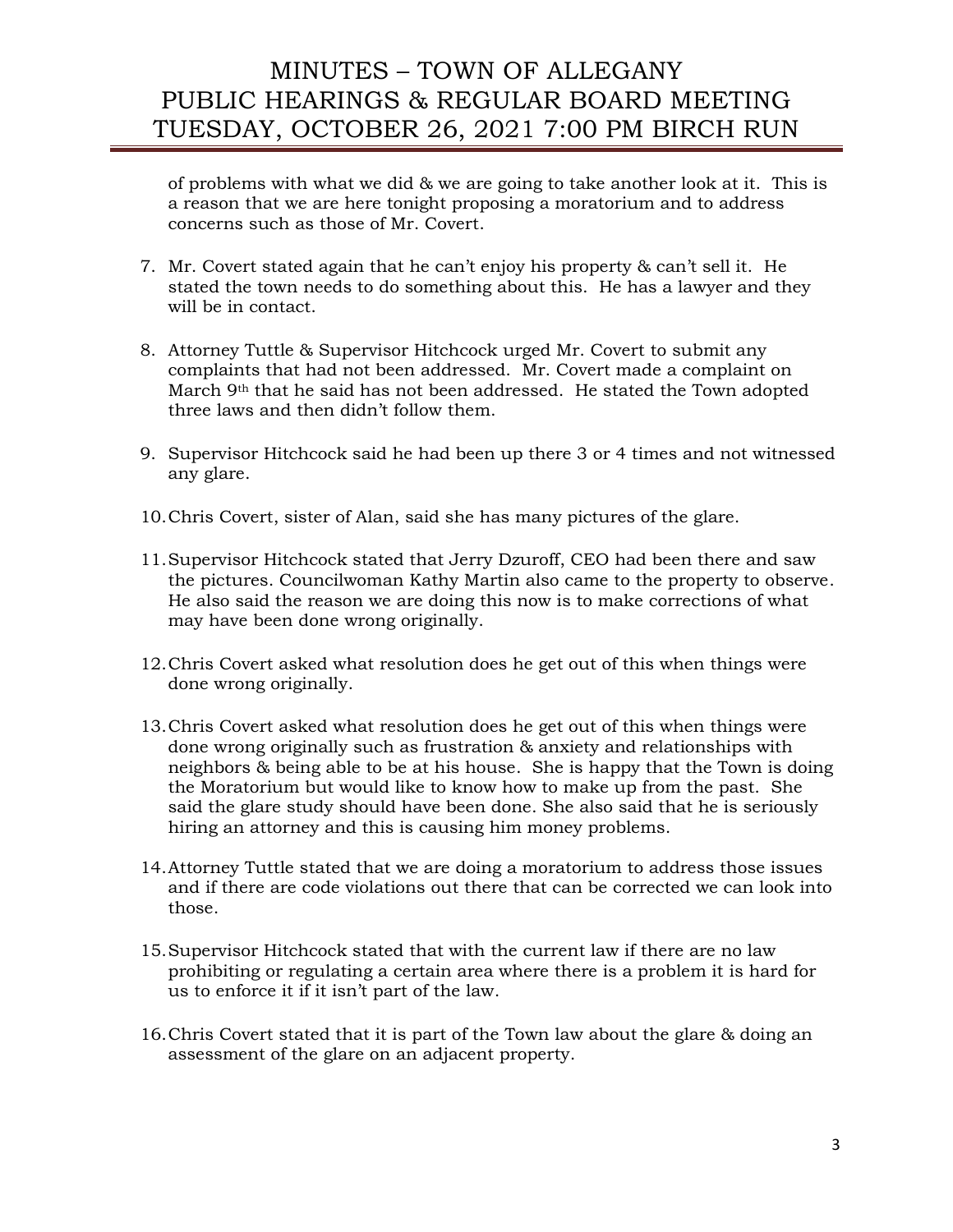- 17.Supervisor Hitchcock stated that it seems like the construction company that put the solar farm up would do that study & give a report as to what they found and make a correction if necessary.
- 18.Chris Covert asked that wouldn't the town be responsible if it's the Towns Law to ensure that it was done?
- 19.Attorney Tuttle stated that when violations are cited we have the obligation to look into it to see if a violation has occurred and to see if something can be done about it.
- 20.Ms. Covert stated that they have gotten FOIL requests & spoken to Jerry Dzuroff. She said he is looking for resolutions that his property value has dropped tremendously because of the glare. She said it is not always bad & changes with the seasons and the bugs are bad.
- 21.Mr. Hitchcock also mentioned that at this point none of the three approved solar projects are operating yet. He also said that we are working on resolving the situations.
- 22.Attorney Tuttle said that all violations will be considered & if there is a violation, corrective action will be taken.
- 23.Scott Simpson introduced himself & stated that he was on the committee that helped to work on the Town of Allegany Solar Law. He said he is a solar enthusiast and has them on his home. He questioned the set-backs. Supervisor Hitchcock said he was thinking in the residential areas where neighboring properties might be affected. Mr. Simpson spoke of the free market & value of investment property.
- 24.Councilwoman Martin discussed how the Covert property is zoned (Ag Forest) and what is allowed in that zone. If you choose to build in Ag Forest you run the risk of having to deal with the things that are allowed in the designation. She did agree that if there were violations by the developer, that they need to be addressed and mitigated somehow.
- 25.Mr. Simpson stated that he built his house on the Four Mile close to an active oil well & he realizes when you are in that zone noise & smells happen, but he knew the risk. He is more in favor of deregulations some of those laws. It is a way for people to get passive income and help some aging farmers. He did say that the town will get income tax after production starts and the property owners could get paid for site maintenance. He said it is better than farm land sitting vacant & not being used.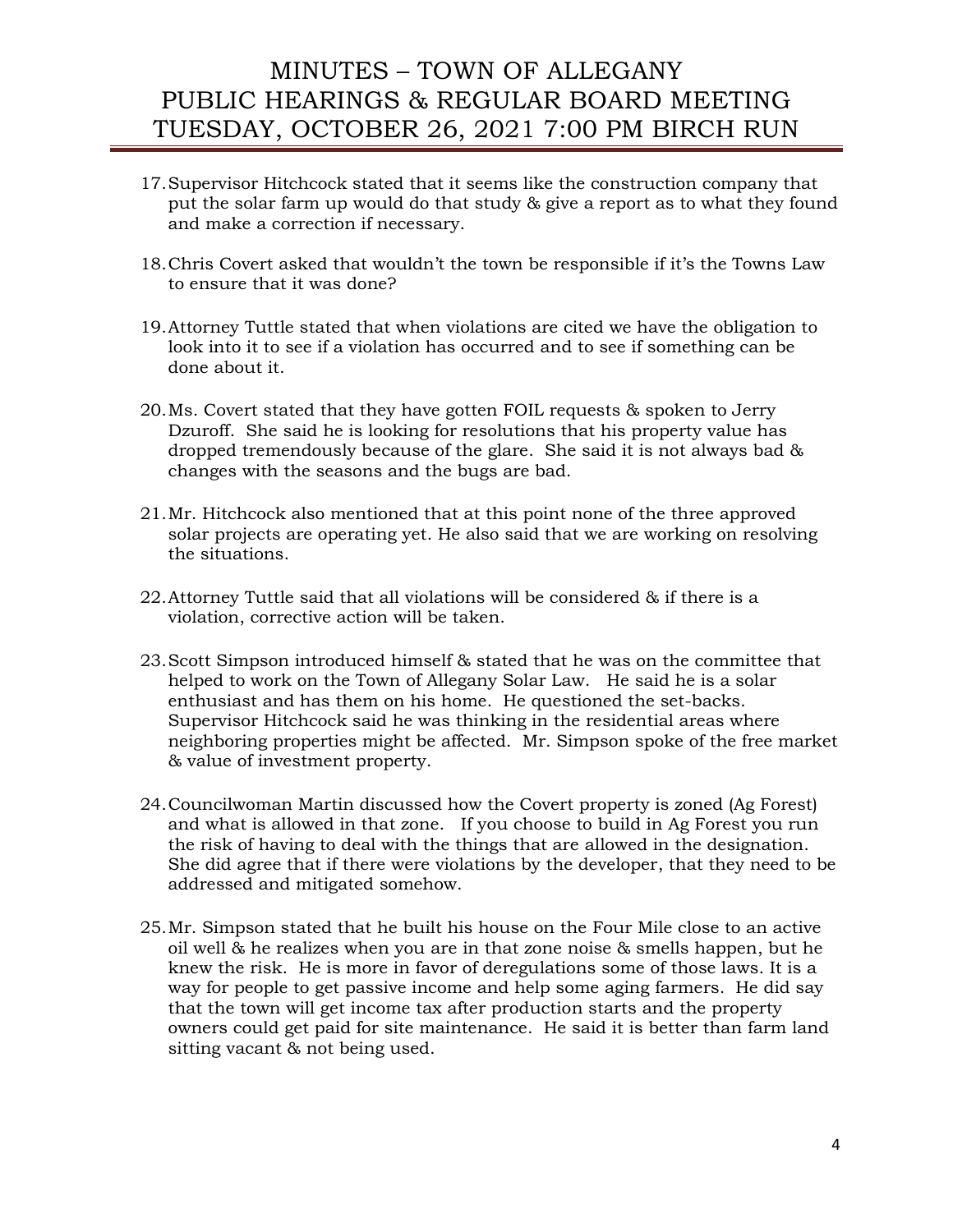- 26.Councilwoman Martin stated in these times of climate change renewables are part of our salvation.
- 27.Councilman Maguire said no one should be subject to a light shining through one's kitchen window.
- 28.Attorney Tuttle stated that just because we haven't seen the glare doesn't mean it doesn't exist and there are glare provisions within our existing law. We need to get with the developer to be sure these steps have been taken to determine if there has been a violation and proceed with any violations that have been received. She also said that what we really need as part of our moratorium is a process to develop a more concise plan for enforcement provisions.
- 29.The board would like to see the report from Jerry Dzuroff in writing for the complaint investigations at the Covert property.
- 30.Mr. Simpson urged that the moratorium if set would be relatively quick so that the tax credit from the government could be taken advantage of that is only available until the end of the year.

### **#132-MOTION TO CLOSE THE PUBLIC HEARING**

Motion by Councilman Nazemetz to close the public hearing at 7:36 pm.  $2<sup>nd</sup>$  by Councilman Maguire. Hitchcock-aye, Martin- aye, Maguire-aye, Cooper-aye, Nazemetz-aye. CARRIED

## **Regular Town Board Meeting**

### **Salute to the Flag opened the meeting**

#### **#133-MOTION TO ACCEPT MINUTES FROM THE OCTOBER 12, 2021 PUBLIC HEARING & REGULAR BOARD MEETING**

Motion by Councilwoman Martin to accept the minutes from the October 12, 2021 Public Hearing & Regular Board Meeting as written. 2nd by Councilman Cooper. Hitchcock-aye, Martin- aye, Maguire-aye, Cooper- aye, Nazemetz-aye. CARRIED

### **CORRESPONDENCE**

1. NYS Dept. of Public Service invite to discuss Joint Proposal to increase annual electric & gas delivery revenues.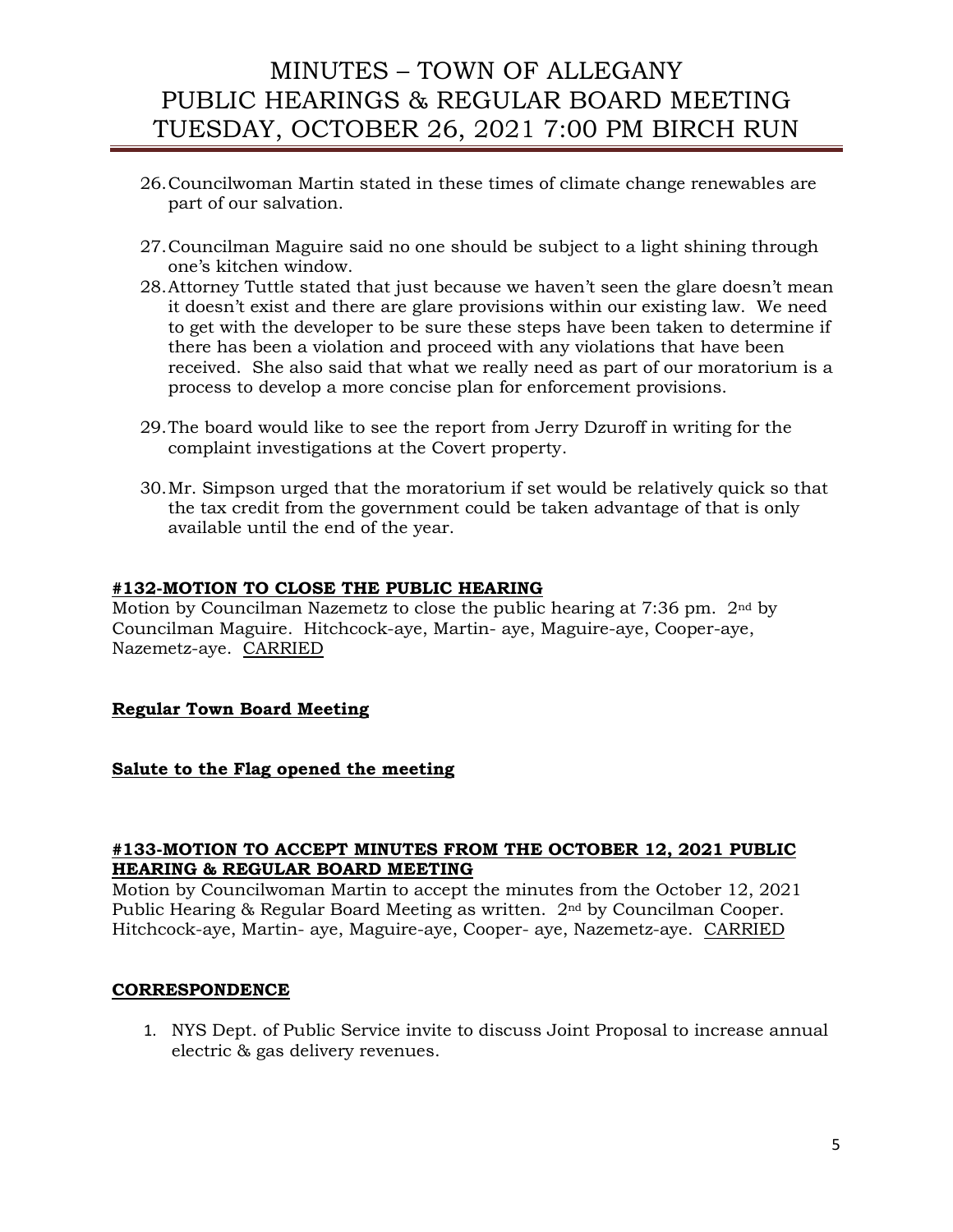#### **NEW BUSINESS**

1. Adopt Solar Moratorium (Local Law #3 of 2021)

#### **Motion # 134 of 2021**

Motion by: Councilwoman Martin 2<sup>nd</sup> by: Councilman Cooper

## **LOCAL LAW NUMBER 2 - 2021 TOWN OF ALLEGANY, COUNTY OF CATTARAUGUS, NEW YORK**

A local law establishing a six (6) month moratorium on applications, approvals and/or construction or installation of Commercial Solar Energy Facilities and/or Solar Farms in the Town of Allegany, New York.

BE IT ENACTED BY THE TOWN BOARD OF THE TOWN OF ALLEGANY NEW YORK AS FOLLOWS:

#### Section 1. Title

This Law shall be known as the "2021 Town of Allegany Commercial Solar Energy Facility and Commercial Solar Farm Moratorium Law.

#### Section 2. Purpose and Intent

The Town of Allegany presently has an established Zoning Ordinance for the Town of Allegany, New York and a Solar Energy Local Law.

The Town Board of the Town of Allegany is concerned that the current Solar Energy Local Law does not adequately address set back and lot coverage requirements, glare concerns, security bonds or decommissioning plans, among other things.

The Town Board of the Town of Allegany is of the opinion that the current Solar Energy Local Law should be reviewed in its entirety to better address the concerns outlined above and to clarify the application process.

The Town Board of the Town of Allegany finds that a moratorium is in the public interest and should be enacted to enable the Town of Allegany to review and reassess the application process for Commercial Solar Energy Facilities and/or Commercial Solar Farms in the Town of Allegany, New York.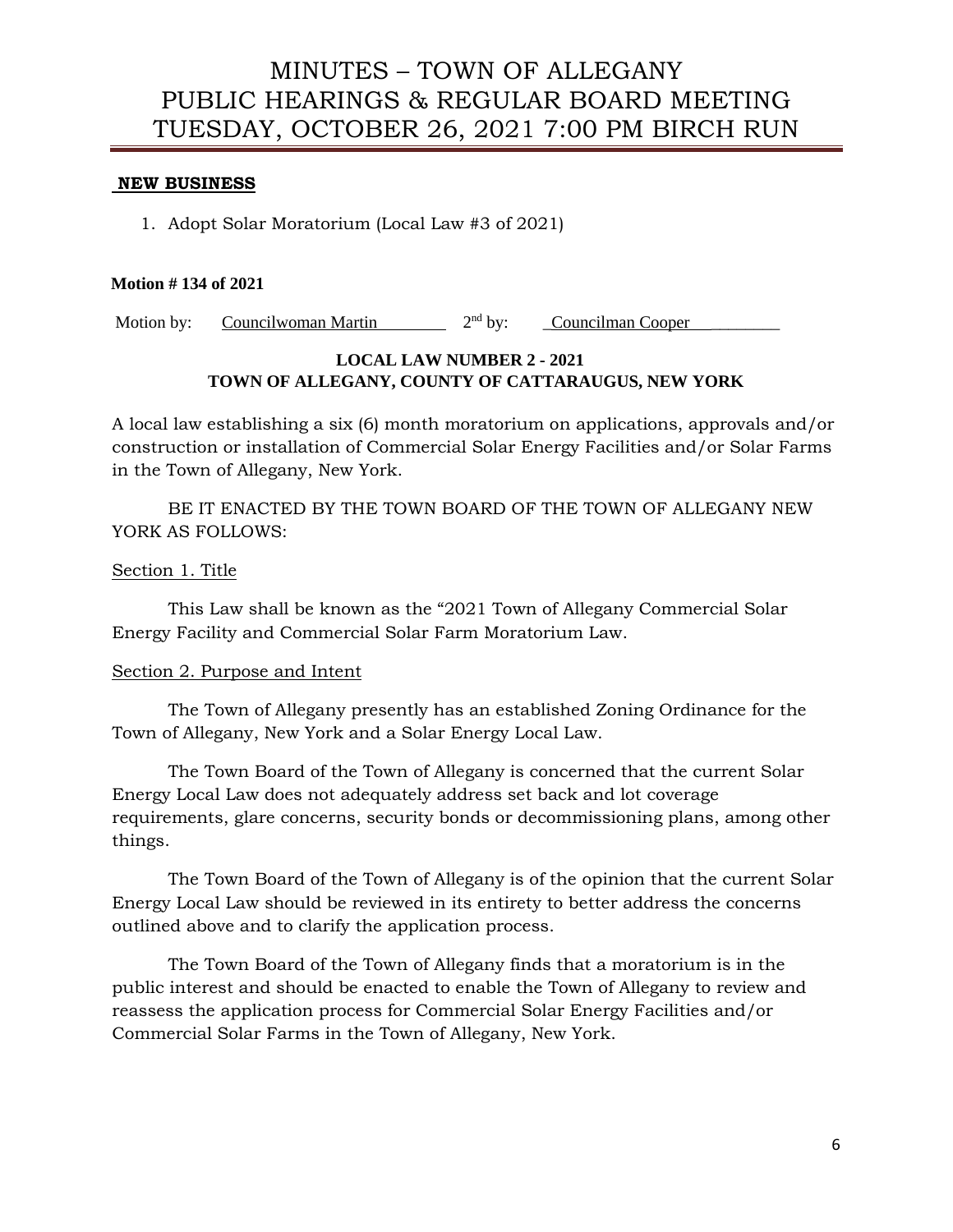### Section 3. Moratorium

- A. A Moratorium on the construction or installation or for issuing building permits, site plan approval and/or any zoning permits or variances for the installation, construction, modification, alteration, approval or extension of Commercial Solar Energy Facilities and/or Commercial Solar Farms is hereby imposed for a period of six (6) months from the effective date of this Local Law. During the period of this moratorium the Town of Allegany, including but not limited to, the Code Enforcement Officer, Planning Board or Zoning Board of Appeals shall not accept any application for new construction or installation of Commercial Solar Energy Facilities and/or Commercial Solar Farms in the Town of Allegany.
- B. For the purposes of this Local Law, the terms Commercial Solar Energy Facilities and/or Commercial Solar Farms are defined as follows: COMMERCIAL SOLAR ENERGY FACILITIES – any facility designed to generate electric power to be marketed, sold or used for other than the power demands of any improvements on the property in which such facility is located. Excluded from the definition and from the scope of this moratorium are Solar Energy Facilities which are residential or accessory uses as roof mounted on ground pole-mounted solar energy systems occupying ¼ acre or less of area for the site of installation.

COMMERCIAL SOLAR FARM – a collection of solar panels covering  $\frac{1}{4}$ acre or more of land which are designed to capture sunlight and convert it into electricity. This shall include all freestanding and ground pole-mounted photovoltaic and parabolic solar installations.

C. This action is exempt under SEQRA pursuant to 6 NYCRR Section 617.5 (30) as a type 11 action involving the adoption on a moratorium on land development or construction, and the moratorium is enacted by the Town of Allegany pursuant to its authority to adopt local laws under Article IX of the New York State Constitution and Municipal Home Rule Law Section 10.

### Section 4. Violation

A violation of this law shall constitute an offense under the penal law. Any person convicted of violating this law shall be subject to a fine not exceeding \$1000.00 or ninety (90) days in jail or both.

### Section 5. Enforcement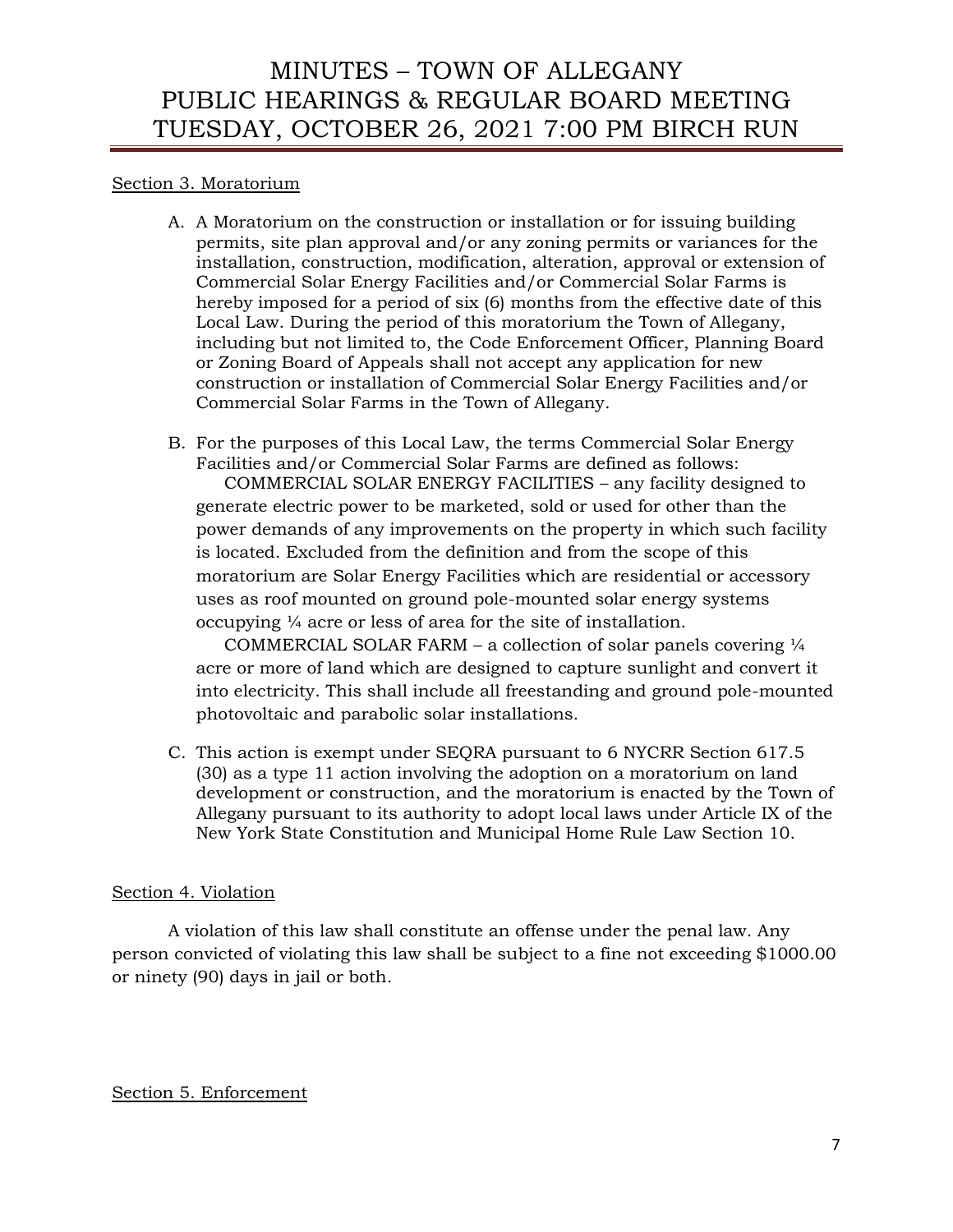This Local Law shall be enforced by the Code Enforcement Officer for the Town of Allegany or such individuals as designated by the Town Board of the Town of Allegany, New York.

### Section 6. Supersession

All Local Laws, ordinances, or parts of local laws and ordinances of the Town of Allegany that are in conflict with the provisions of this Local Law are hereby suspended to the extent necessary to give this Local Law full force and effect during the effective period of the moratorium.

## Section 7.

This Local Law shall take effect immediately upon filing with Secretary of State.

Hitchcock-aye, Martin- aye, Maguire-aye, Cooper- aye, Nazemetz-aye. CARRIED

2. Marijuana discussion (possible Public Hearing)

## **#135-MOTION TO SET A PUBLIC HEARING TO DISCUSS CANABIS**

Motion by Councilman Maguire set a Public Hearing November 9, 2021 at 7:00 pm prior to the regular board meeting to get public opinion on adult-use cannabis retail dispensaries or on-site consumption licenses within the Town of Allegany. 2nd by Councilwoman Martin. Hitchcock-aye, Martin- aye, Maguire-aye, Cooper- aye, Nazemetz-aye. CARRIED

**OLD BUSINESS - none**

**OTHER BUSINESS – none**

**COMMITTEE REPORT**